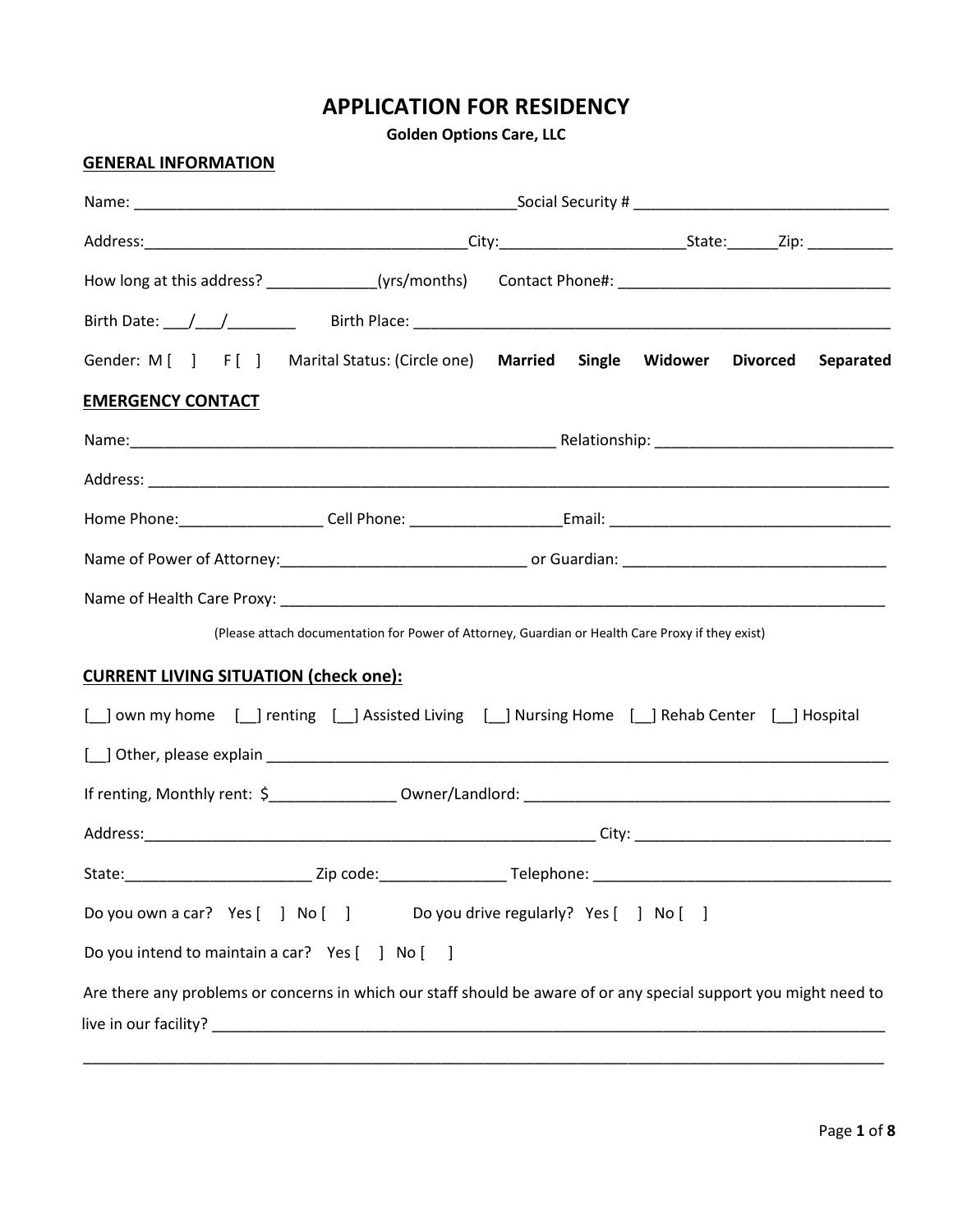### **MEDICAL AND INSURANCE INFORMATION**

| How would you describe your present state of health?                                                                |                                                                                                                 |
|---------------------------------------------------------------------------------------------------------------------|-----------------------------------------------------------------------------------------------------------------|
|                                                                                                                     |                                                                                                                 |
|                                                                                                                     | How often do you see your doctor? ________________________________When was your last visit? ___________________ |
|                                                                                                                     |                                                                                                                 |
| Please check off any of the following that you use: Cane [ ] Walker [ ] Wheelchair [ ]                              |                                                                                                                 |
| conditions being treated (use separate paper if needed):                                                            | Are you on any medications at the present time? Yes [ ] No [ ] If yes, please specify the medications and the   |
|                                                                                                                     |                                                                                                                 |
|                                                                                                                     |                                                                                                                 |
|                                                                                                                     |                                                                                                                 |
| Do you require assistance with medications? Yes [ ] No [ ]<br>state you can administer/manage your own medications. | If no, please provide a physician's statement to                                                                |
| Are you on a special/restricted diet? Yes [ ] No [ ] If yes, please describe:                                       |                                                                                                                 |
|                                                                                                                     |                                                                                                                 |
|                                                                                                                     |                                                                                                                 |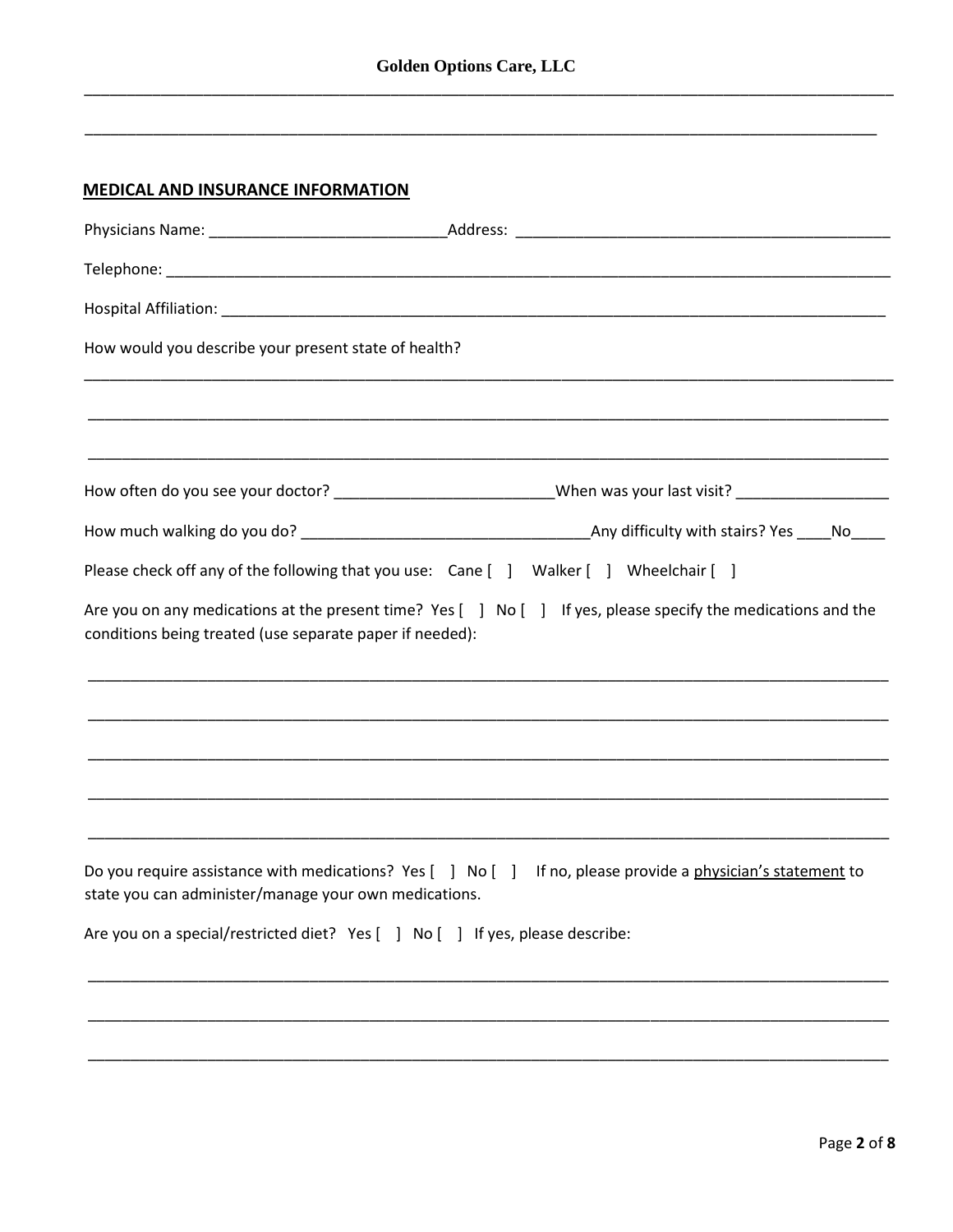Do you have a: living will/DNR/COMFORT ONE/Physicians Orders for Life-Sustaining Treatment (POLST)?

Yes [ ] No [ ] If yes, please provide copies.

#### *Insurance continued*

Please list all of your medical insurance coverage's, including supplemental health insurance:

Medicare: \_\_\_\_\_\_\_\_\_\_\_\_\_\_\_\_\_\_\_\_\_\_\_\_\_\_\_Policy # (Required): \_\_\_\_\_\_\_\_\_\_\_\_\_\_\_\_\_\_\_\_\_\_\_\_\_\_\_\_\_\_\_\_\_\_\_\_\_\_\_\_\_\_\_

Health Insurance: \_\_\_\_\_\_\_\_\_\_\_\_\_\_\_\_\_\_\_\_\_Policy # (Required): \_\_\_\_\_\_\_\_\_\_\_\_\_\_\_\_\_\_\_\_\_\_\_\_\_\_\_\_\_\_\_\_\_\_\_\_\_\_\_\_\_\_

#### **Daily Living** Please use an "X" to indicate your ability for the tasks listed below:

| <b>TASK</b>                | "I can handle myself" | "I need some assistance" | <b>COMMENTS</b> |
|----------------------------|-----------------------|--------------------------|-----------------|
| <b>Bathing</b>             |                       |                          |                 |
| Dressing                   |                       |                          |                 |
| Mouth / Skin Care          |                       |                          |                 |
| Shaving/Grooming           |                       |                          |                 |
| Toileting                  |                       |                          |                 |
| Escort/Mobility            |                       |                          |                 |
| <b>Med Reminders</b>       |                       |                          |                 |
| Housekeeping               |                       |                          |                 |
| <b>Clothing Management</b> |                       |                          |                 |
| <b>Night Care</b>          |                       |                          |                 |

Is there any other information we should be aware of when reviewing your health and medical concerns?

I understand and agree this application is neither a contract, nor a reservation for residence. Nothing contained in this document is legally binding for me or the facility to which I am applying for residency, until a Residency Agreement has been approved and signed by all parties involved.

\_\_\_\_\_\_\_\_\_\_\_\_\_\_\_\_\_\_\_\_\_\_\_\_\_\_\_\_\_\_\_\_\_\_\_\_\_\_\_\_\_\_\_\_\_\_\_\_\_\_\_ \_\_\_\_\_\_\_\_\_\_\_\_\_\_\_\_\_\_\_\_\_\_\_\_\_\_\_\_\_\_\_\_\_\_\_\_\_\_\_

\_\_\_\_\_\_\_\_\_\_\_\_\_\_\_\_\_\_\_\_\_\_\_\_\_\_\_\_\_\_\_\_\_\_\_\_\_\_\_\_\_\_\_\_\_\_\_\_\_\_\_\_\_\_\_\_\_\_\_\_\_\_\_\_\_\_\_\_\_\_\_\_\_\_\_\_\_\_\_\_\_\_\_\_\_\_\_\_\_\_\_\_\_\_\_

\_\_\_\_\_\_\_\_\_\_\_\_\_\_\_\_\_\_\_\_\_\_\_\_\_\_\_\_\_\_\_\_\_\_\_\_\_\_\_\_\_\_\_\_\_\_\_\_\_\_\_\_\_\_\_\_\_\_\_\_\_\_\_\_\_\_\_\_\_\_\_\_\_\_\_\_\_\_\_\_\_\_\_\_\_\_\_\_\_\_\_\_\_\_\_

\_\_\_\_\_\_\_\_\_\_\_\_\_\_\_\_\_\_\_\_\_\_\_\_\_\_\_\_\_\_\_\_\_\_\_\_\_\_\_\_\_\_\_\_\_\_\_\_\_\_\_\_\_\_\_\_\_\_\_\_\_\_\_\_\_\_\_\_\_\_\_\_\_\_\_\_\_\_\_\_\_\_\_\_\_\_\_\_\_\_\_\_\_\_\_

| Signature of Applicant | Date |
|------------------------|------|
|------------------------|------|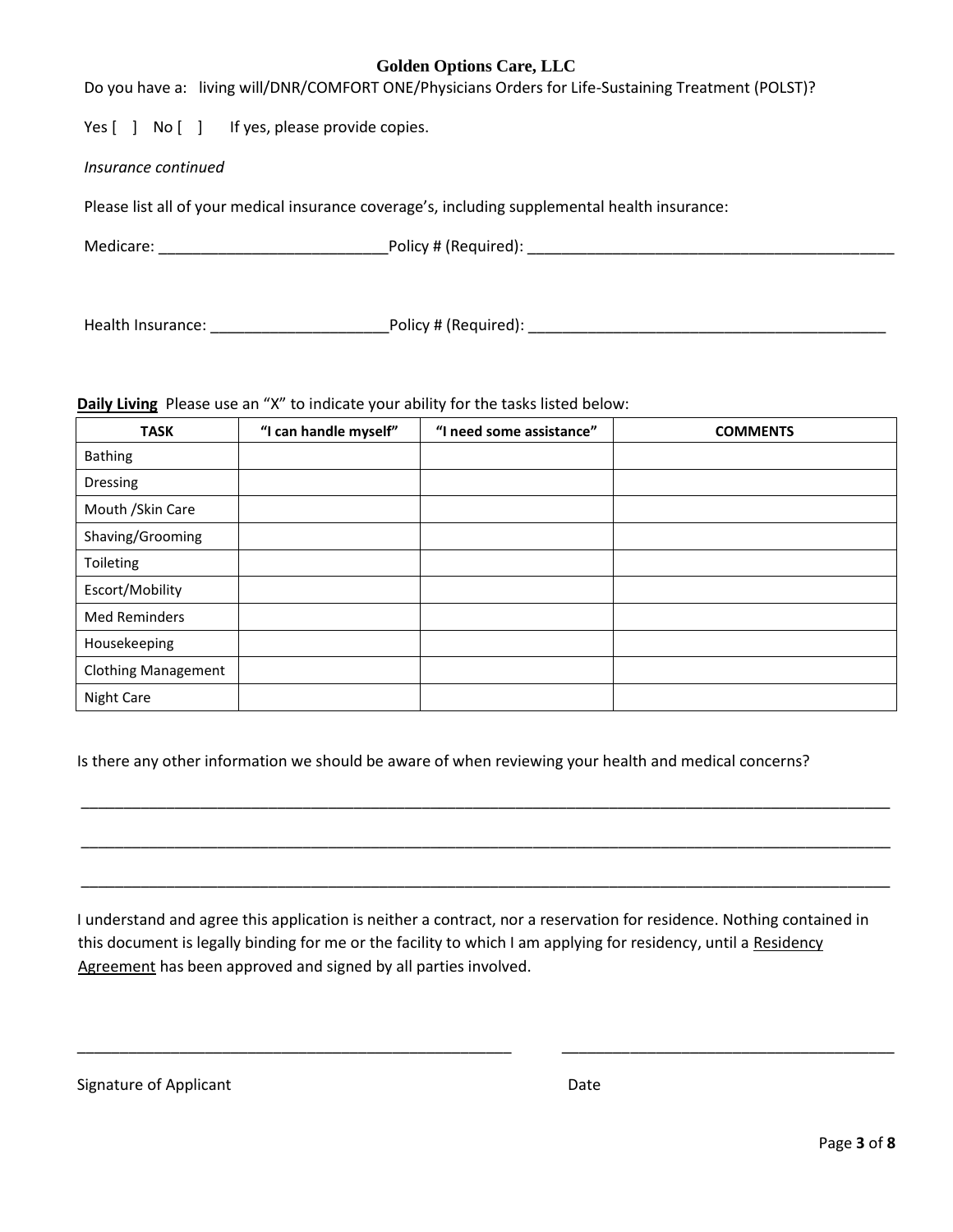## **MEDICAL INFORMATION**

| <b>MEDICAL RELEASE</b>  |                                                                                 |                                                                                                                      |    |
|-------------------------|---------------------------------------------------------------------------------|----------------------------------------------------------------------------------------------------------------------|----|
|                         | FAMILY: PRESENT THIS TO YOUR PHYSICIAN AFTER COMPLETING THIS SECTION:           |                                                                                                                      |    |
|                         |                                                                                 |                                                                                                                      | to |
| (family representative) |                                                                                 | (print physicians name)                                                                                              |    |
|                         |                                                                                 | Completely and fully answer all questions under the Physician's Statement as part of my application for residence at |    |
|                         | Golden Options Care Assisted Living, 12 Bessler Rd, Montana City, Montana 59634 |                                                                                                                      |    |
|                         | Applicant/Representative's Signature                                            | Date                                                                                                                 |    |
|                         |                                                                                 |                                                                                                                      |    |
|                         |                                                                                 |                                                                                                                      |    |
|                         |                                                                                 |                                                                                                                      |    |
|                         |                                                                                 |                                                                                                                      |    |

# **PHYSICIAN'S STATEMENT**

### **FAX COMPLETED FORM TO : (406) 422-4643**

| Please indicate <b>Primary Diagnosis:</b> Note that the same of the same of the same of the same of the same of the same of the same of the same of the same of the same of the same of the same of the same of the same of the sam |
|-------------------------------------------------------------------------------------------------------------------------------------------------------------------------------------------------------------------------------------|
|                                                                                                                                                                                                                                     |
|                                                                                                                                                                                                                                     |
| Present <b>Mental</b> status (e.g., confusion, long/short term memory, depression, etc.):                                                                                                                                           |
|                                                                                                                                                                                                                                     |
|                                                                                                                                                                                                                                     |
| Is applicant orientated to: Time: Yes [ ] No [ ] Place: Yes [ ] No [ ] Person: Yes [ ] No [ ]                                                                                                                                       |
| Is the applicant free and clear of communicable diseases? Yes [ ] No [ ]                                                                                                                                                            |
| Please describe any <b>Behavioral</b> concerns which might help in our care planning:                                                                                                                                               |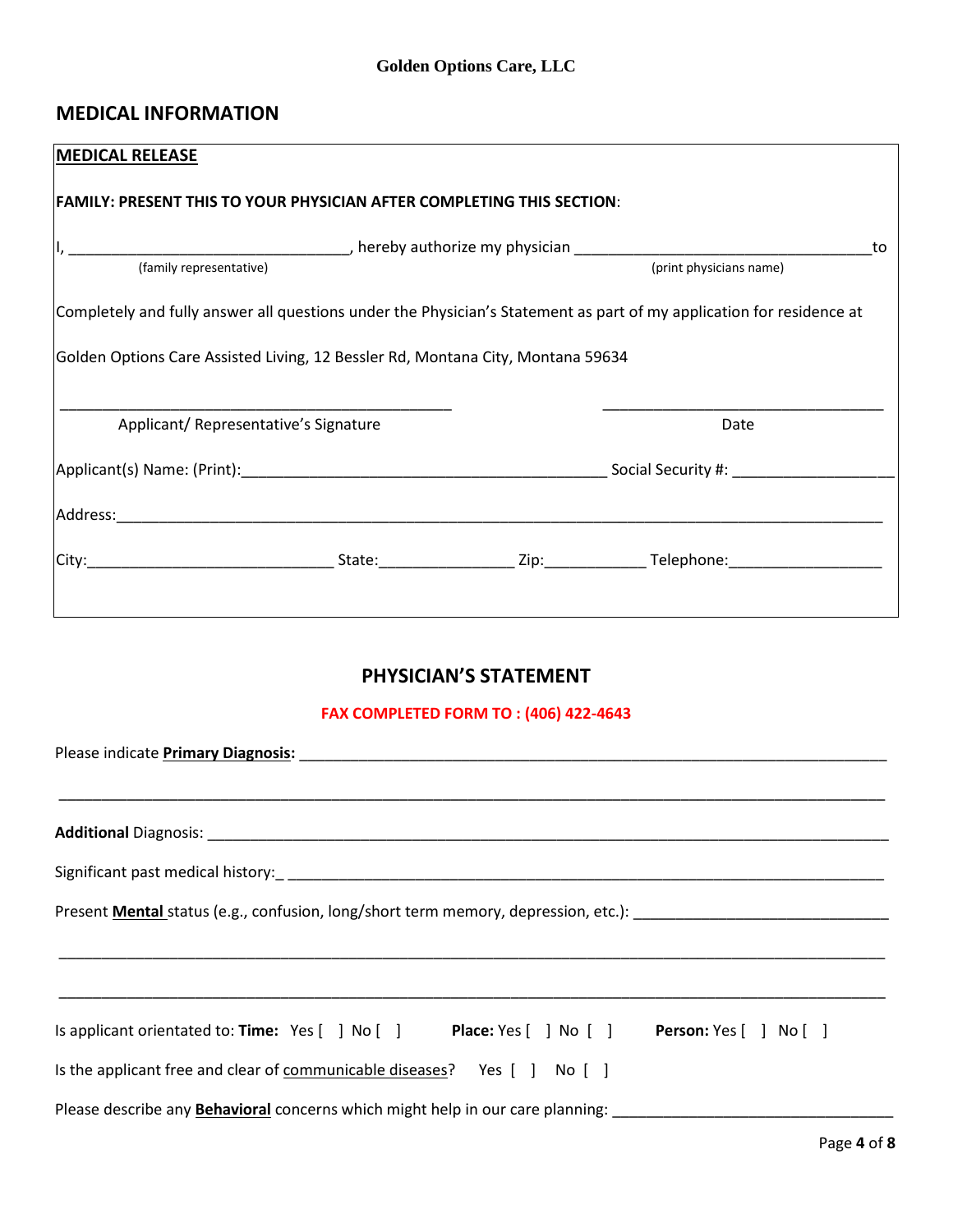| Is applicant <b>able to follow</b> prescribed medical regime? Yes [ ] No [ ]                                         |
|----------------------------------------------------------------------------------------------------------------------|
|                                                                                                                      |
|                                                                                                                      |
|                                                                                                                      |
| Has any illness occurred during the past 5 years resulting in impaired physical or mental health?                    |
|                                                                                                                      |
|                                                                                                                      |
|                                                                                                                      |
| <u> 1989 - Johann John Harry Harry Harry Harry Harry Harry Harry Harry Harry Harry Harry Harry Harry Harry Harry</u> |
|                                                                                                                      |
| Is applicant on a special diet? Yes [ ] No [ ] If Yes, explain dietary restrictions & how we might comply?           |
|                                                                                                                      |
|                                                                                                                      |
|                                                                                                                      |
|                                                                                                                      |
|                                                                                                                      |
| Is the applicant continent of: Bladder: Yes [ ] No [ ] and<br><u>Bowel</u> : Yes [ ] No [ ]                          |
|                                                                                                                      |
|                                                                                                                      |
| Walker: Yes [ ] No [ ] Cane: Yes [ ] No [ ] Wheelchair: Yes [ ] No [ ] Other: ______________________                 |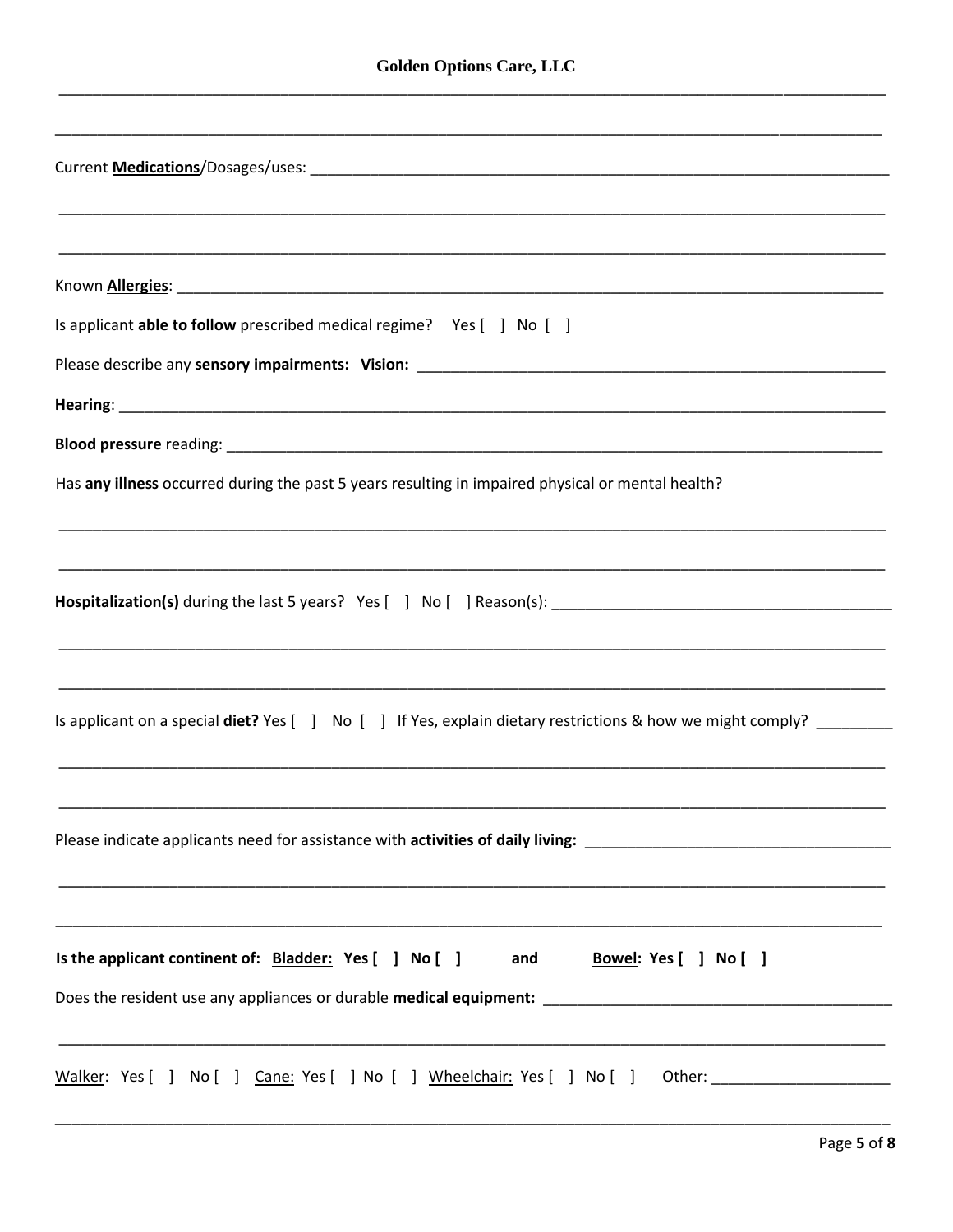*Other medical equipment continued* 

| Please identify other special needs that resident may require and how they might be accommodated: __________________                                                     |                                          |  |  |  |
|--------------------------------------------------------------------------------------------------------------------------------------------------------------------------|------------------------------------------|--|--|--|
|                                                                                                                                                                          |                                          |  |  |  |
|                                                                                                                                                                          |                                          |  |  |  |
|                                                                                                                                                                          |                                          |  |  |  |
|                                                                                                                                                                          |                                          |  |  |  |
|                                                                                                                                                                          |                                          |  |  |  |
|                                                                                                                                                                          |                                          |  |  |  |
|                                                                                                                                                                          |                                          |  |  |  |
|                                                                                                                                                                          |                                          |  |  |  |
|                                                                                                                                                                          |                                          |  |  |  |
|                                                                                                                                                                          |                                          |  |  |  |
| <b>FINANCIAL INFORMATION</b>                                                                                                                                             |                                          |  |  |  |
| Please complete the following financial information to assist Golden Options Care Assisted Living:                                                                       |                                          |  |  |  |
| Applicant(s) Name(s)                                                                                                                                                     |                                          |  |  |  |
|                                                                                                                                                                          |                                          |  |  |  |
|                                                                                                                                                                          |                                          |  |  |  |
|                                                                                                                                                                          |                                          |  |  |  |
|                                                                                                                                                                          |                                          |  |  |  |
| If applying with spouse, are all assets held jointly? Yes ________ No_______ (if No, complete separate form)                                                             |                                          |  |  |  |
| <b>INCOME SOURCES:</b>                                                                                                                                                   |                                          |  |  |  |
| The following worksheet is necessary to determine if your financial resources are adequate to cover the monthly living<br>costs (this information is kept confidential). |                                          |  |  |  |
| <b>Employment Income:</b>                                                                                                                                                | \$__________________________per month    |  |  |  |
| Social Security:                                                                                                                                                         | $$$ ___________________________per month |  |  |  |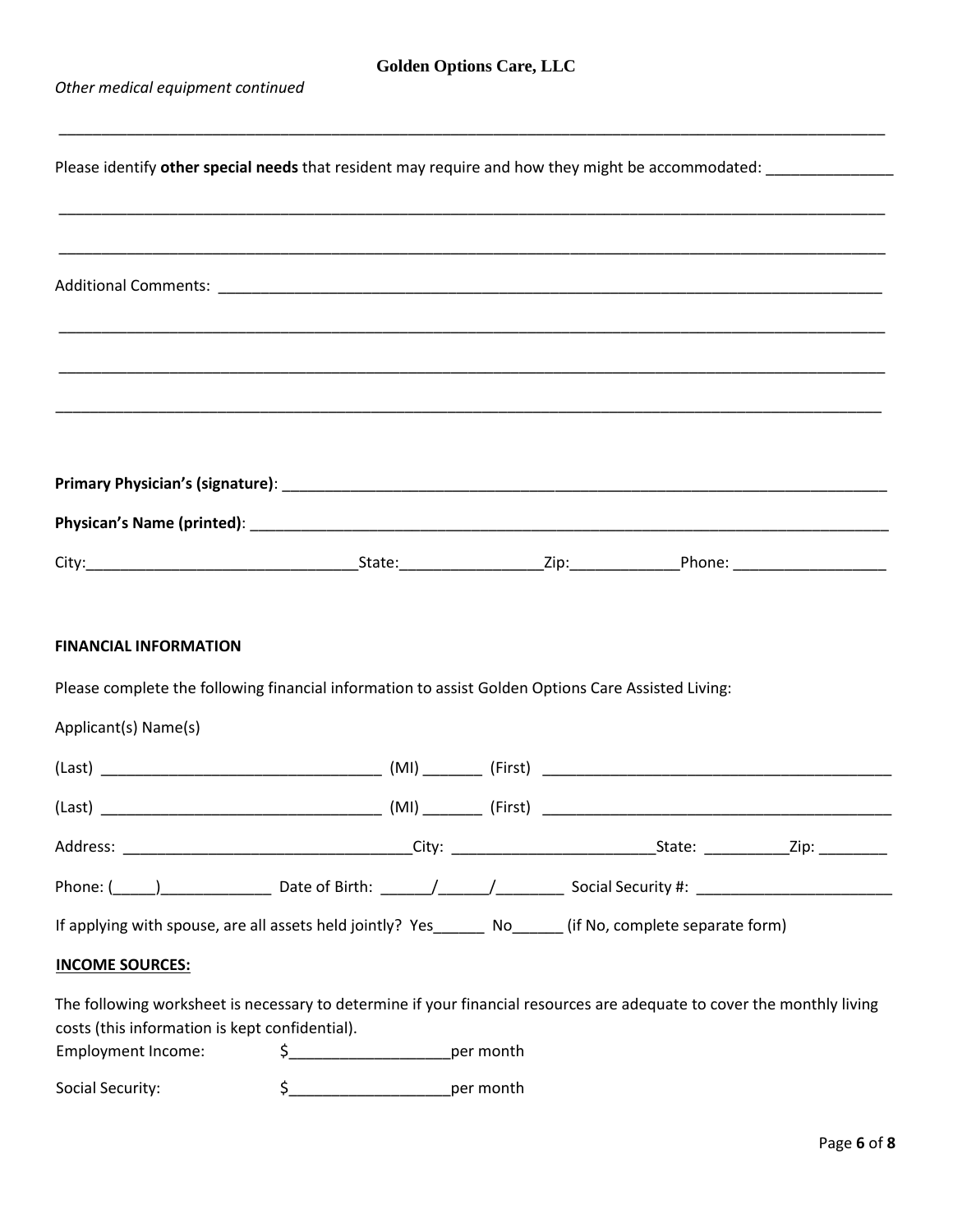| <b>Employer Pension:</b> | \$.                                                                                                                                                                                                                                                                                                                                                 | per month                                                                                                                      |                                                                                                                                                                                                                                                                                                                                                     |
|--------------------------|-----------------------------------------------------------------------------------------------------------------------------------------------------------------------------------------------------------------------------------------------------------------------------------------------------------------------------------------------------|--------------------------------------------------------------------------------------------------------------------------------|-----------------------------------------------------------------------------------------------------------------------------------------------------------------------------------------------------------------------------------------------------------------------------------------------------------------------------------------------------|
| Interest & Dividend:     |                                                                                                                                                                                                                                                                                                                                                     | per month                                                                                                                      |                                                                                                                                                                                                                                                                                                                                                     |
| Annuity Income:          | $\frac{1}{2}$                                                                                                                                                                                                                                                                                                                                       | per month                                                                                                                      |                                                                                                                                                                                                                                                                                                                                                     |
| Life Insurance Benefits: | $\sharp$                                                                                                                                                                                                                                                                                                                                            | per month                                                                                                                      |                                                                                                                                                                                                                                                                                                                                                     |
| Support from Family:     | $\begin{picture}(20,10) \put(0,0){\line(1,0){10}} \put(15,0){\line(1,0){10}} \put(15,0){\line(1,0){10}} \put(15,0){\line(1,0){10}} \put(15,0){\line(1,0){10}} \put(15,0){\line(1,0){10}} \put(15,0){\line(1,0){10}} \put(15,0){\line(1,0){10}} \put(15,0){\line(1,0){10}} \put(15,0){\line(1,0){10}} \put(15,0){\line(1,0){10}} \put(15,0){\line(1$ | per month                                                                                                                      |                                                                                                                                                                                                                                                                                                                                                     |
| Rental Income:           |                                                                                                                                                                                                                                                                                                                                                     | \$____________________________per month                                                                                        |                                                                                                                                                                                                                                                                                                                                                     |
| Other:                   | $\frac{1}{2}$                                                                                                                                                                                                                                                                                                                                       | per month                                                                                                                      |                                                                                                                                                                                                                                                                                                                                                     |
| <b>Total Income:</b>     | \$_                                                                                                                                                                                                                                                                                                                                                 | per month<br>Is there is any additional information we should be aware of when reviewing your financial resources? ___________ |                                                                                                                                                                                                                                                                                                                                                     |
| Type/Description         |                                                                                                                                                                                                                                                                                                                                                     | REAL ESTATE/PROPERTY/OTHER ASSETS: (please attach additional sheets as necessary)                                              | Date Acquired                                                                                                                                                                                                                                                                                                                                       |
| Owners                   |                                                                                                                                                                                                                                                                                                                                                     |                                                                                                                                | <b>Current Market Value</b>                                                                                                                                                                                                                                                                                                                         |
| <b>LIABILITIES:</b>      | Account/Type                                                                                                                                                                                                                                                                                                                                        | Name of Lender                                                                                                                 | Amount Owed                                                                                                                                                                                                                                                                                                                                         |
| Home Mortgage            |                                                                                                                                                                                                                                                                                                                                                     | <u> 1989 - Johann Harry Harry Harry Harry Harry Harry Harry Harry Harry Harry Harry Harry Harry Harry Harry Harry</u>          |                                                                                                                                                                                                                                                                                                                                                     |
| Other                    |                                                                                                                                                                                                                                                                                                                                                     |                                                                                                                                |                                                                                                                                                                                                                                                                                                                                                     |
|                          |                                                                                                                                                                                                                                                                                                                                                     | Total Liabilities:                                                                                                             | $\begin{picture}(20,10) \put(0,0){\line(1,0){10}} \put(15,0){\line(1,0){10}} \put(15,0){\line(1,0){10}} \put(15,0){\line(1,0){10}} \put(15,0){\line(1,0){10}} \put(15,0){\line(1,0){10}} \put(15,0){\line(1,0){10}} \put(15,0){\line(1,0){10}} \put(15,0){\line(1,0){10}} \put(15,0){\line(1,0){10}} \put(15,0){\line(1,0){10}} \put(15,0){\line(1$ |
|                          |                                                                                                                                                                                                                                                                                                                                                     | With your current income and financial resources, how long do you feel you will be able to afford monthly rents?               |                                                                                                                                                                                                                                                                                                                                                     |
|                          |                                                                                                                                                                                                                                                                                                                                                     | ,我们也不能会在这里,我们的人们就会不能会在这里,我们也不能会不能会不能会不能会不能会不能会不能会。""我们的人们也不能会不能会不能会不能会不能会不能会不能会不                                               |                                                                                                                                                                                                                                                                                                                                                     |
|                          |                                                                                                                                                                                                                                                                                                                                                     |                                                                                                                                |                                                                                                                                                                                                                                                                                                                                                     |
|                          |                                                                                                                                                                                                                                                                                                                                                     |                                                                                                                                |                                                                                                                                                                                                                                                                                                                                                     |
|                          |                                                                                                                                                                                                                                                                                                                                                     |                                                                                                                                |                                                                                                                                                                                                                                                                                                                                                     |